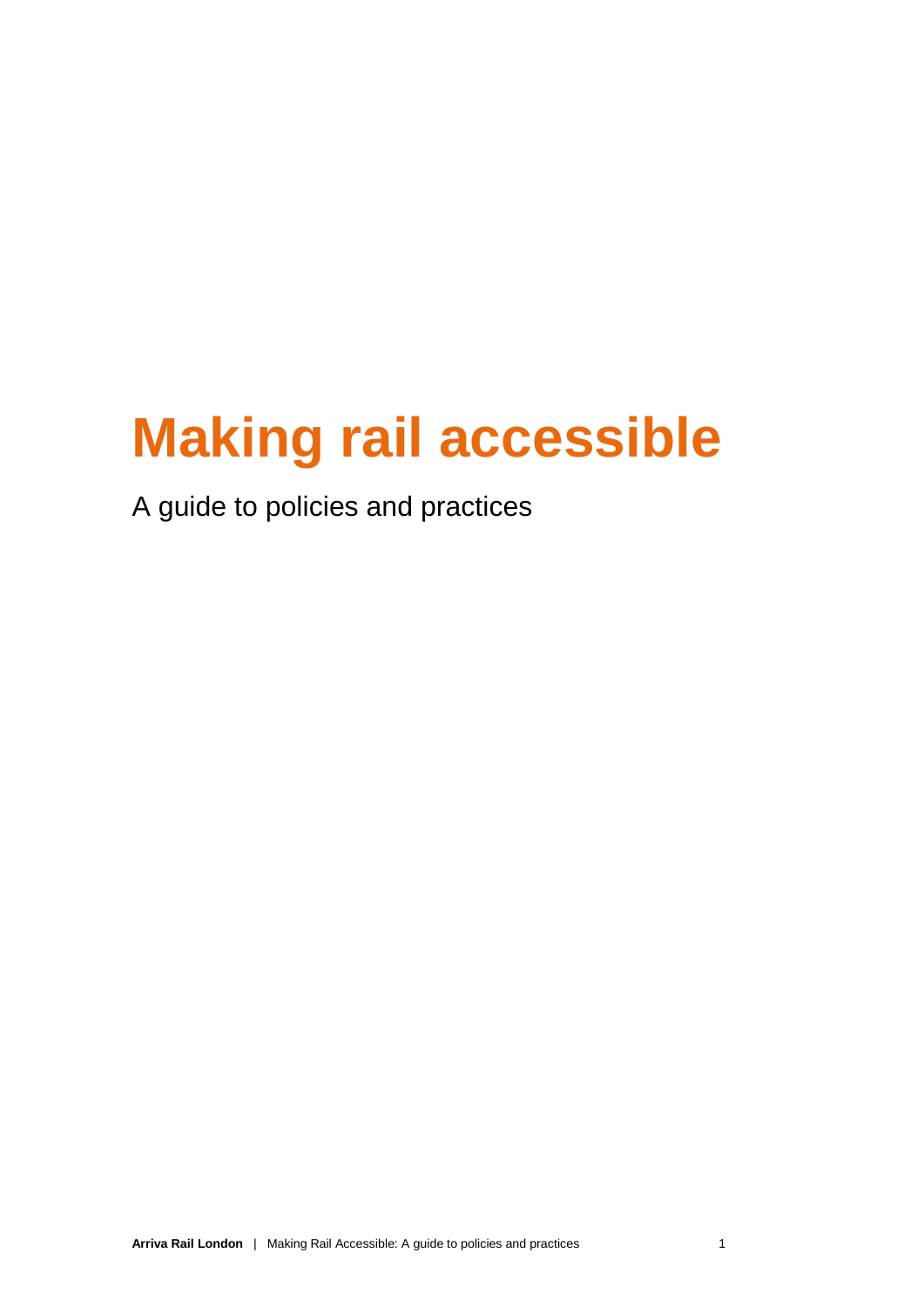# **Contents**

- 3. Our strategy
- 4. Management arrangements
- 6. Monitoring and evaluation
- 7. Access improvements
- 9. Working with others
- 10. Staff training
- 11. Emergency procedures
- 12. Communications strategy
- 13. Car parking
- 14. Contact information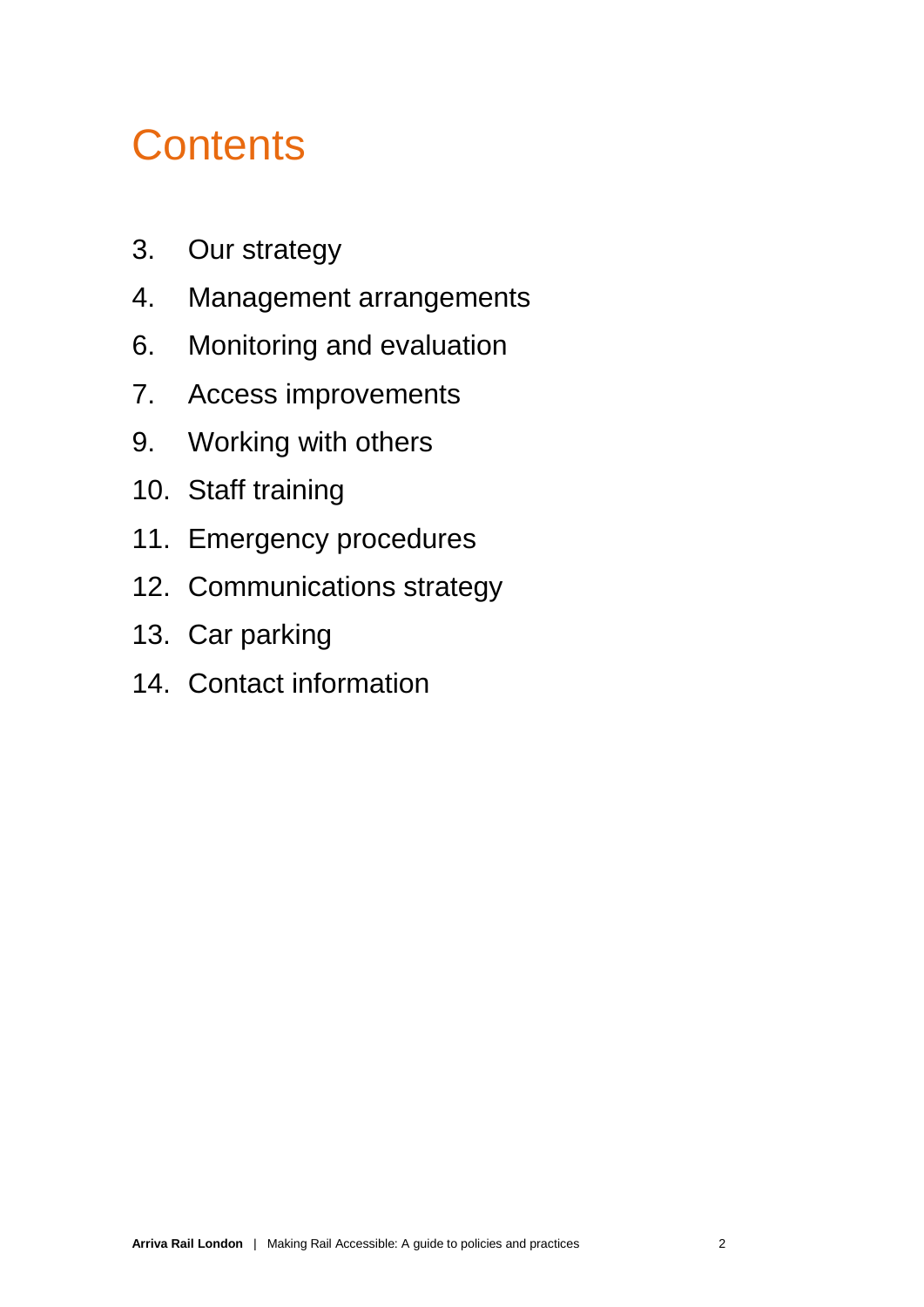# Our strategy

London Overground is managed by **Transport for London** (TfL) and operated by **Arriva Rail London Limited** (ARL).

Six routes make up the London Overground network:

- Richmond and Clapham Junction to Stratford
- Watford Junction to Euston
- Gospel Oak to Barking
- Highbury & Islington to West Croydon and Clapham Junction
- Liverpool Street to Enfield Town, Cheshunt (via Seven Sisters) and Chingford
- Romford to Upminster

At London Overground, we are committed to providing you with a safe, reliable and friendly service. We want to make sure that you can use our services safely and in comfort.

We recognise that our customers may have different requirements when they travel with us and are committed to making your journey as easy as possible. This applies not only to wheelchair users, but also:

- customers with visual or auditory impairments or learning disabilities
- customers whose mobility is impaired through arthritis or other temporary or long term conditions
- those with mental health issues
- older people
- customers accompanying disabled children in pushchairs
- disabled customers requiring assistance with luggage

We maintain a fund to be used to support disabled persons groups and to develop practical solutions to help our employees better assist persons with reduced mobility. We are committed to working with **Network Rail**, **TfL** and the **Department for Transport** (DfT) to support the delivery and development of Access for All schemes.

Aside from physical adjustments to stations and trains, we regularly review our arrangements as part of our wider Equality and Inclusion agenda.

We welcome your feedback on the service we provide and any suggestions you may have for improvements. Our contact details are shown on the back page of this leaflet.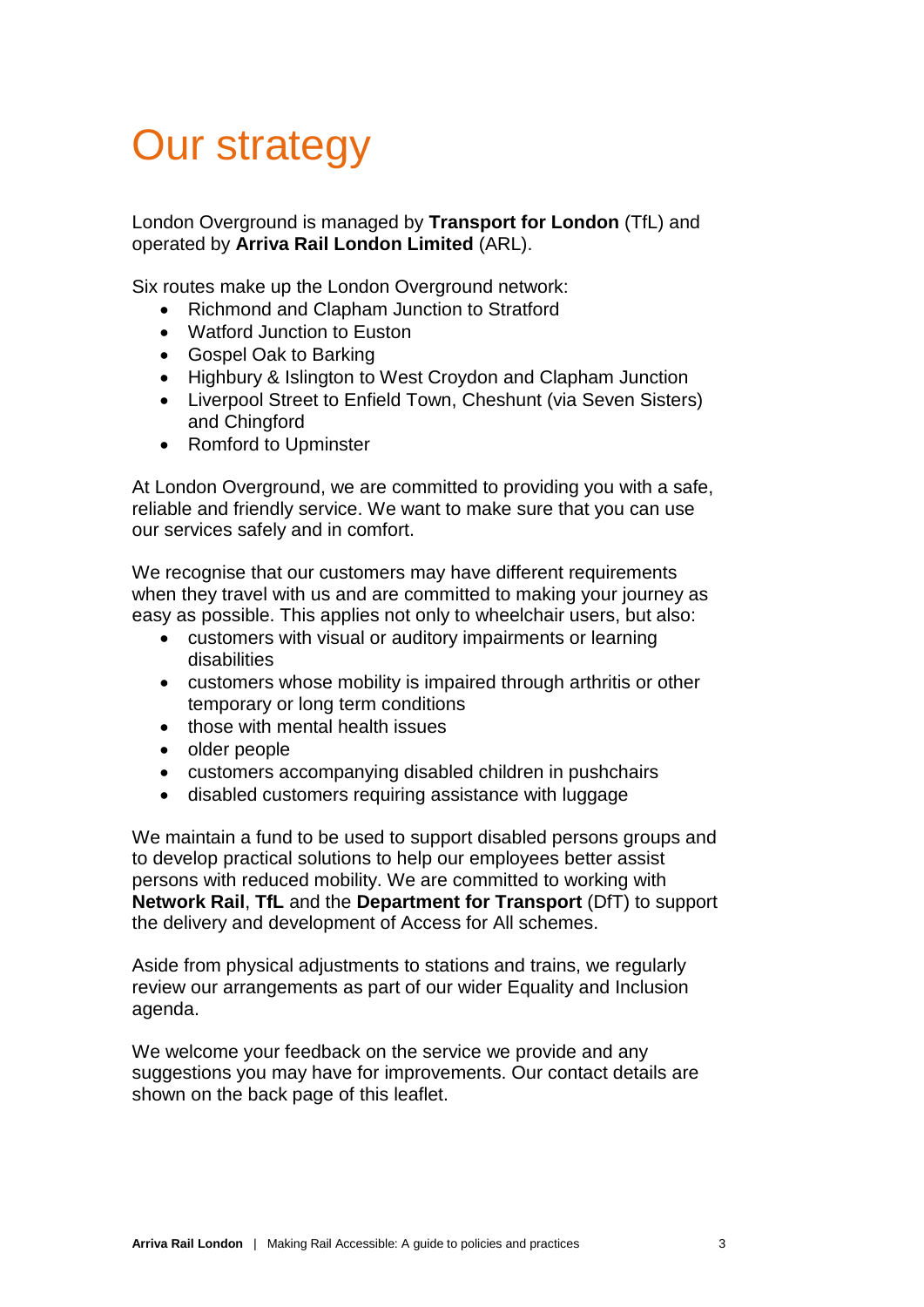#### Management arrangements

The Customer Experience Director is responsible for our **Disabled Persons Protection Policy** (DPPP) which is comprised of this policy document and a separate customer information leaflet.

These are titled as follows:

- **Making rail accessible:** guide to policies and practices (this policy document)
- **Making rail accessible:** helping older and disabled customers (customer information leaflet, available from stations and online)

Our Customer Experience Director ensures that both these documents are reviewed on a regular basis.

Our team of Customer Service Managers and Station Delivery Managers are responsible for frontline delivery, and for ensuring the arrangements described in our DPPP are delivered at stations and on trains.

Through our governance arrangements, this policy has been approved by the Directors of the business and signed off by the Managing Director.

We have a number of processes and systems in place to communicate the requirements of this policy to frontline staff, including a simple overview guide to our key policies and arrangements.

All frontline staff who are likely to have a direct role in the delivery of the arrangements described in this policy have attended an **Equality & Inclusion** and **Disability Awareness Training** course. Separately, all new entrants to the business (regardless of role) attend a briefing session as part of the company induction training arrangements.

To ensure that the business and senior managers receive feedback on the effective delivery of the arrangements described in this policy, frontline staff are required to report any issues encountered by disabled customers when using our network to our Control Room. These issues are reviewed by the Directors of the business on a daily basis. In addition, our Customer Services Team monitors all customer complaints and comments relating to the services we provide to disabled customers. Where appropriate we will take action to improve the service we provide.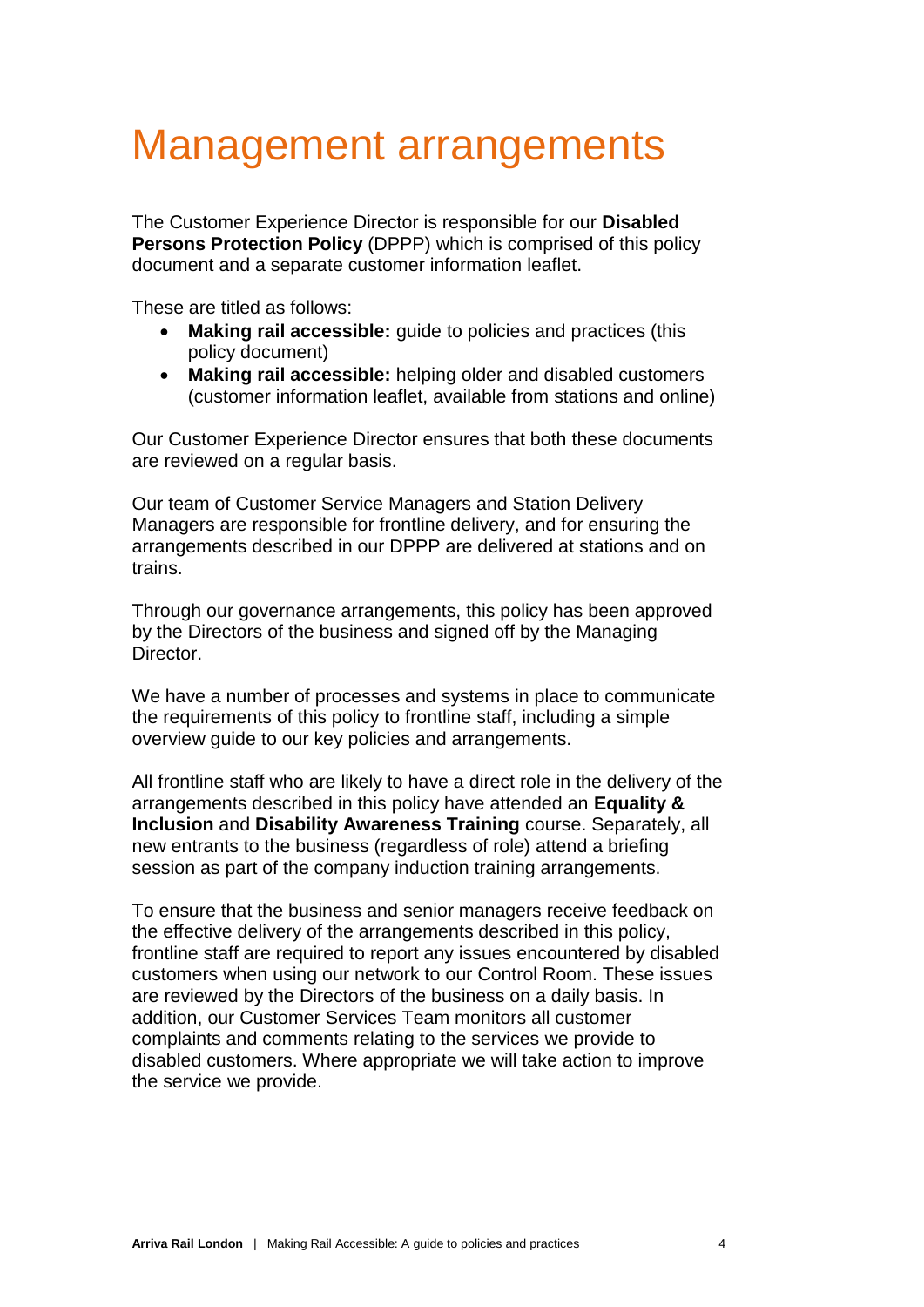The Customer Experience Director will review our DPPP every twelve months, the results of which will be formally considered by the executive team of the business. If necessary, the Customer Experience Director will ensure that the relevant Directors implement corrective action if any deficiencies in our arrangements are identified. Additionally our DPPP will be reviewed annually with the Office of Rail and Road (ORR).

We produce and review a number of reports to ensure continuous improvement. These include the Accessibility Mystery Traveller Survey, Customer Service Dashboard (which includes data on assisted journeys), customer feedback, TfL's Customer Satisfaction Survey and the National Rail Passenger Survey. These documents are presented to the executive team and the senior customer service team led by the Customer Experience Director and used as part of our business planning process.

We recognise the importance of working to ensure that any special arrangements requested by our customers are seamless. In order to achieve this we maintain regular contact with others within the rail industry and our Control and Customer Services teams liaise with their counterparts to make arrangements for assistance for an entire journey, including where this starts or finishes beyond the London Overground network.

At a policy level London Overground is a member of the Association of Train Operating Companies (ATOC) and participates in all relevant ATOC initiatives associated with improving access to railway services. Our Stakeholder & Community Manager attends ATOC's Disability Group & TfL's Accessibility Working Group to participate in joint projects and facilitate best practice.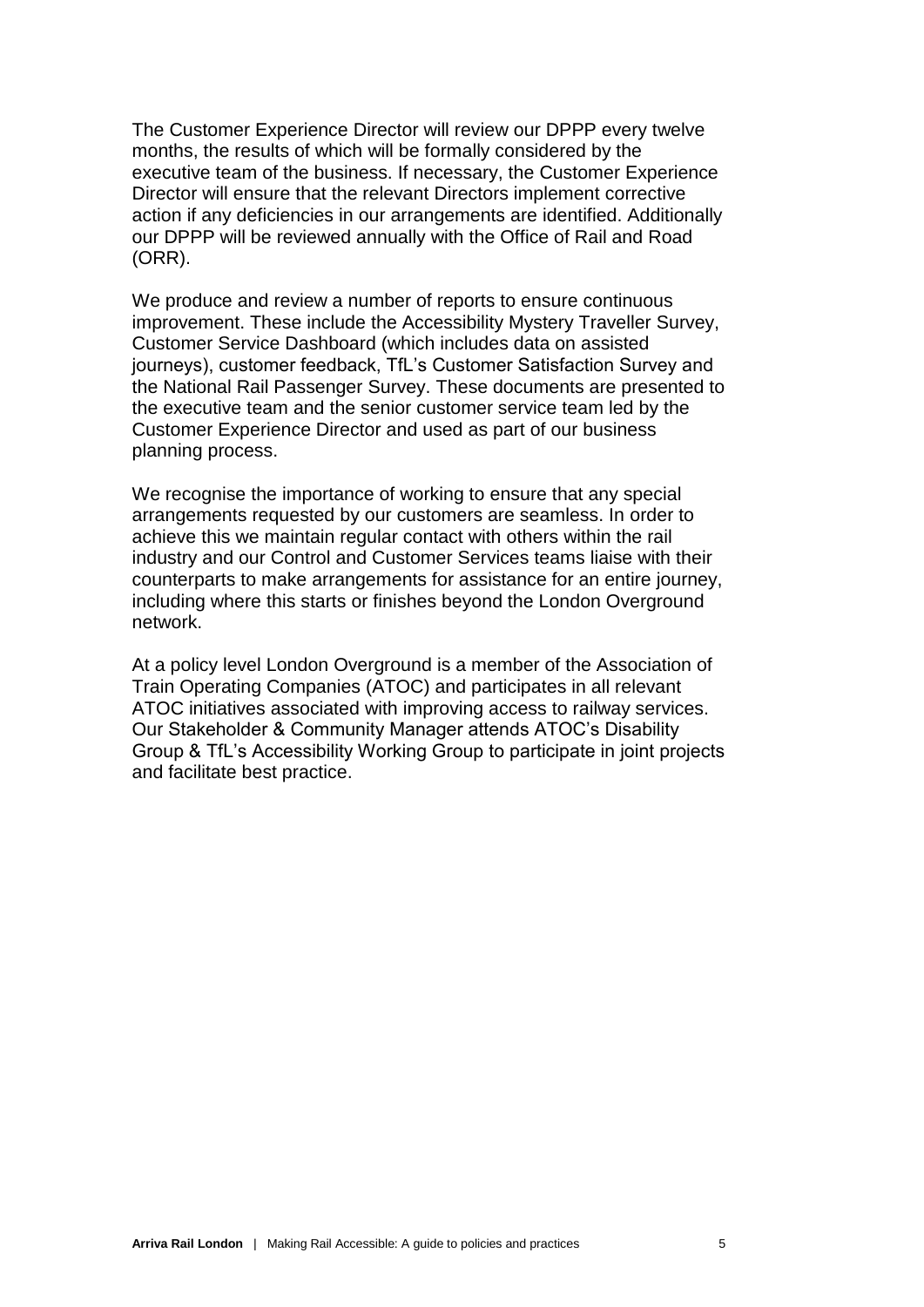# Monitoring and evaluation

In addition to our routine reviews, our Directors review our performance through our Customer Service Dashboard on a four-weekly basis. This review ensures that any issues highlighted are addressed.

This review includes:

- The number of assistance requests received in advance
- The number of customers using our turn up and go service
- The number of complaints regarding our services to disabled customers

The data collected as part of the review will be formally considered by the Directors of our business in order to evaluate the effectiveness of our policy and ensure that any deficiencies in our arrangements are identified and resolved.

All incidents relating to assisted journeys are recorded in our Control log which is reviewed daily by our management team. We are proud of our high success rate (currently running at over 99% of assistance correctly delivered) and investigate the circumstances of any failures to prevent recurrence. We benchmark the number of complaints we receive against the data available on the ORR website.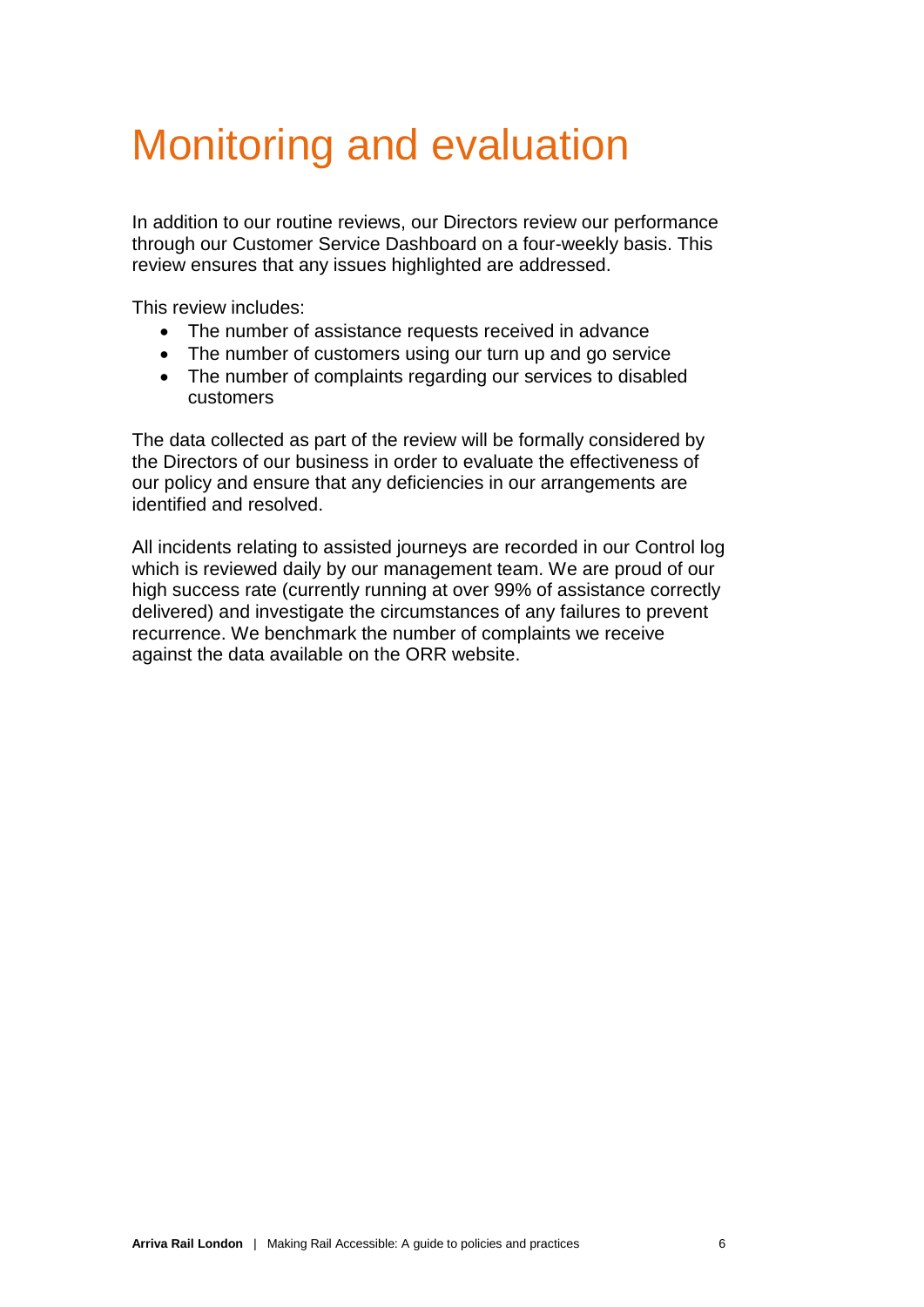#### Access improvements

We are committed to making every possible effort to meet the standards of the DfT's Code of Practice for Accessible Train Station Design. In addition London Overground complies with the European technical specification for interoperability relating to persons with reduced mobility (PRM-TSI). Wherever possible we will adopt a bestpractice approach to access for disabled customers.

However, there may occasionally be circumstances where we are unable to comply fully with the Code regarding:

- New or enhanced station facilities
- Refurbishment of existing trains
- Station or on-train services

In this case, we will approach the DfT to seek dispensation from the relevant section of the Code at the earliest possible stage after all possible options have been considered.

A number of access improvement schemes have been completed since 2014 which include:

- The installation of lifts, enabling wheelchair access to all platforms at Brockley, Honor Oak Park, Kensal Rise and New Cross Gate
- Accessible ticket office windows have been installed at Brondesbury Park, Gospel Oak, Headstone Lane and Queens Road Peckham
- Accessible waiting shelters at Camden Road, Gospel Oak and Kensington (Olympia)

In the last year the following step-free changes have taken place:

- Kensal Rise lift opened to Platform 2 making station fully step-free
- New Cross Gate lifts opened to all platforms making station fully step-free
- South Tottenham lifts opened to all platforms making station fully step-free

Work is currently in progress to install lifts and improve the station entrance at Blackhorse Road, funded through the DfT's Access for All programme, in partnership with TfL. These improvements are expected to be completed in 2017. Access for All funding has also been agreed for step-free schemes at Brondesbury, Peckham Rye, and Queen's Park planning for these schemes is now underway with expected completion in March 2019.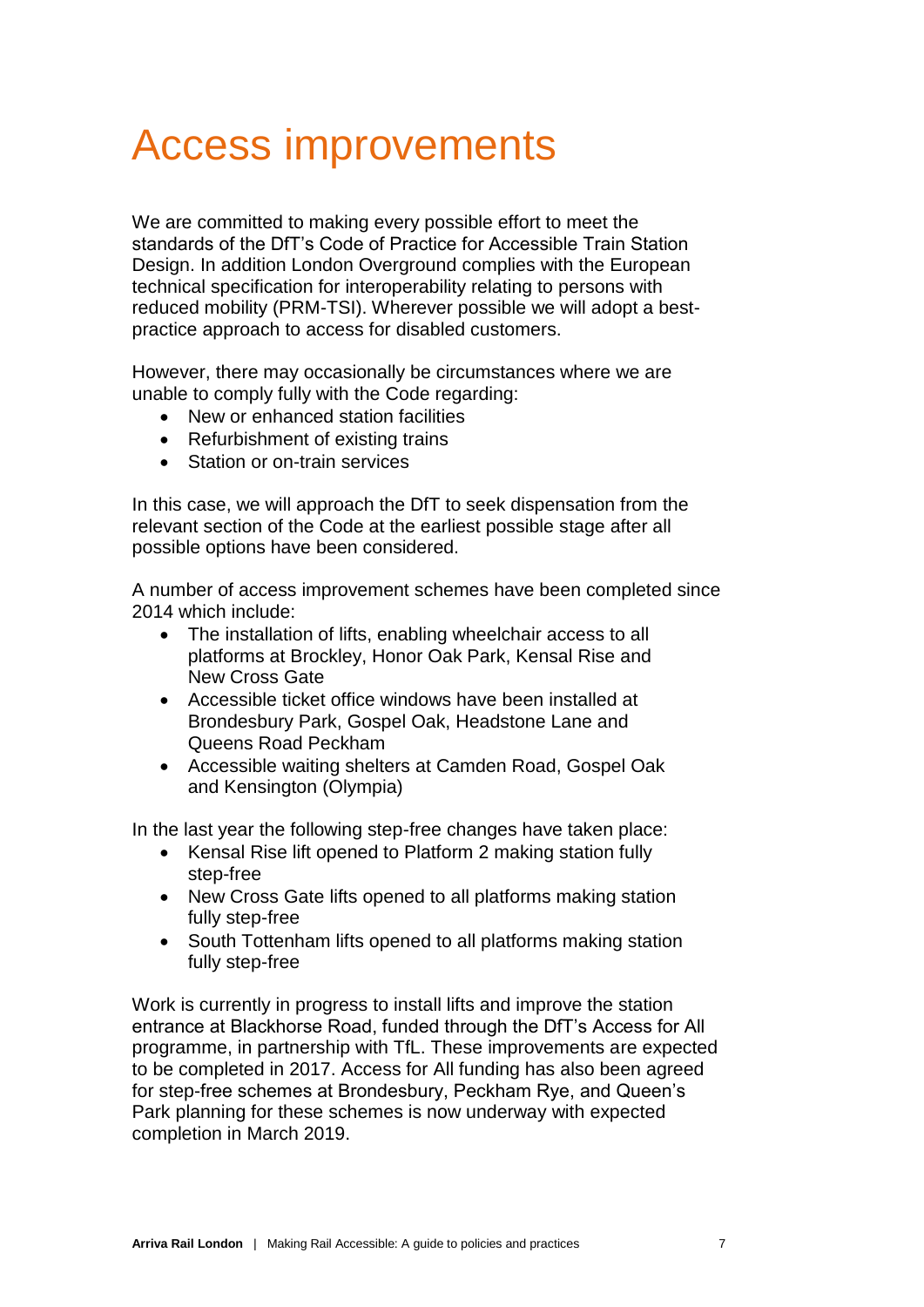Additionally the new fleets of trains introduced since 2009 on most routes are Rail Vehicle Accessibility Regulations (RVAR) compliant and include designated wheelchair spaces, priority seating, wider gangways and improved customer information systems.

The new Concession Agreement includes commitment to a new fund to be used to support disabled persons groups and to develop practical solutions to help Concession Employees better assist persons with reduced mobility (the PRM Fund).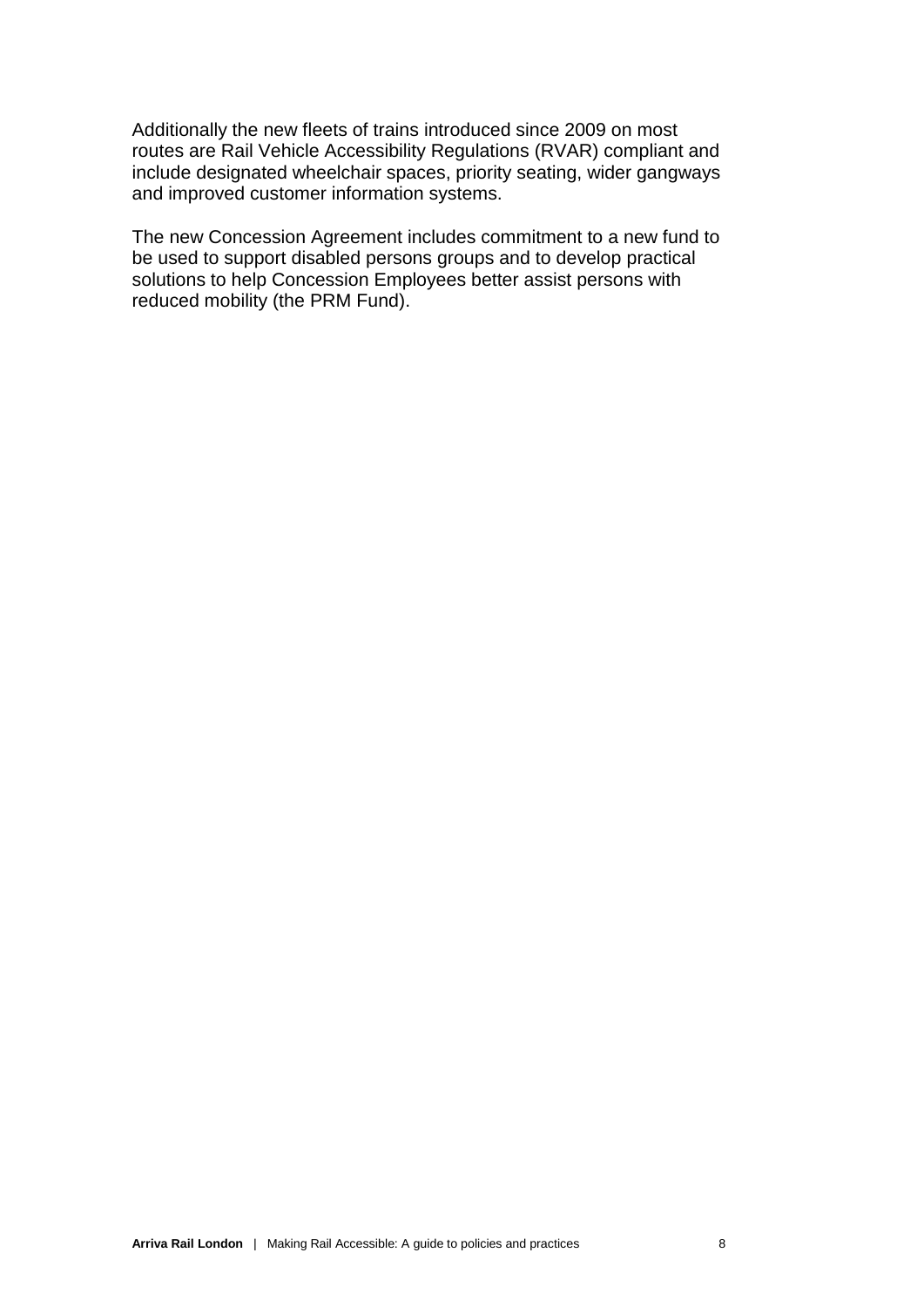#### Working with others

We maintain contact with key stakeholders on key issues affecting our network. These include: London TravelWatch; Transport Focus; Disabled Persons Transport Advisory Committee (DPTAC); relevant London Boroughs; Campaign for Better Transport (CBT); Railfuture and the British Transport Police (BTP).

We consult on the content of our minor improvements programmes and maintain a regular dialogue with local user groups and local councils. We endeavour to attend the majority of user group, local transport liaison, Local Authority mobility forums, and industry-related accessibility meetings.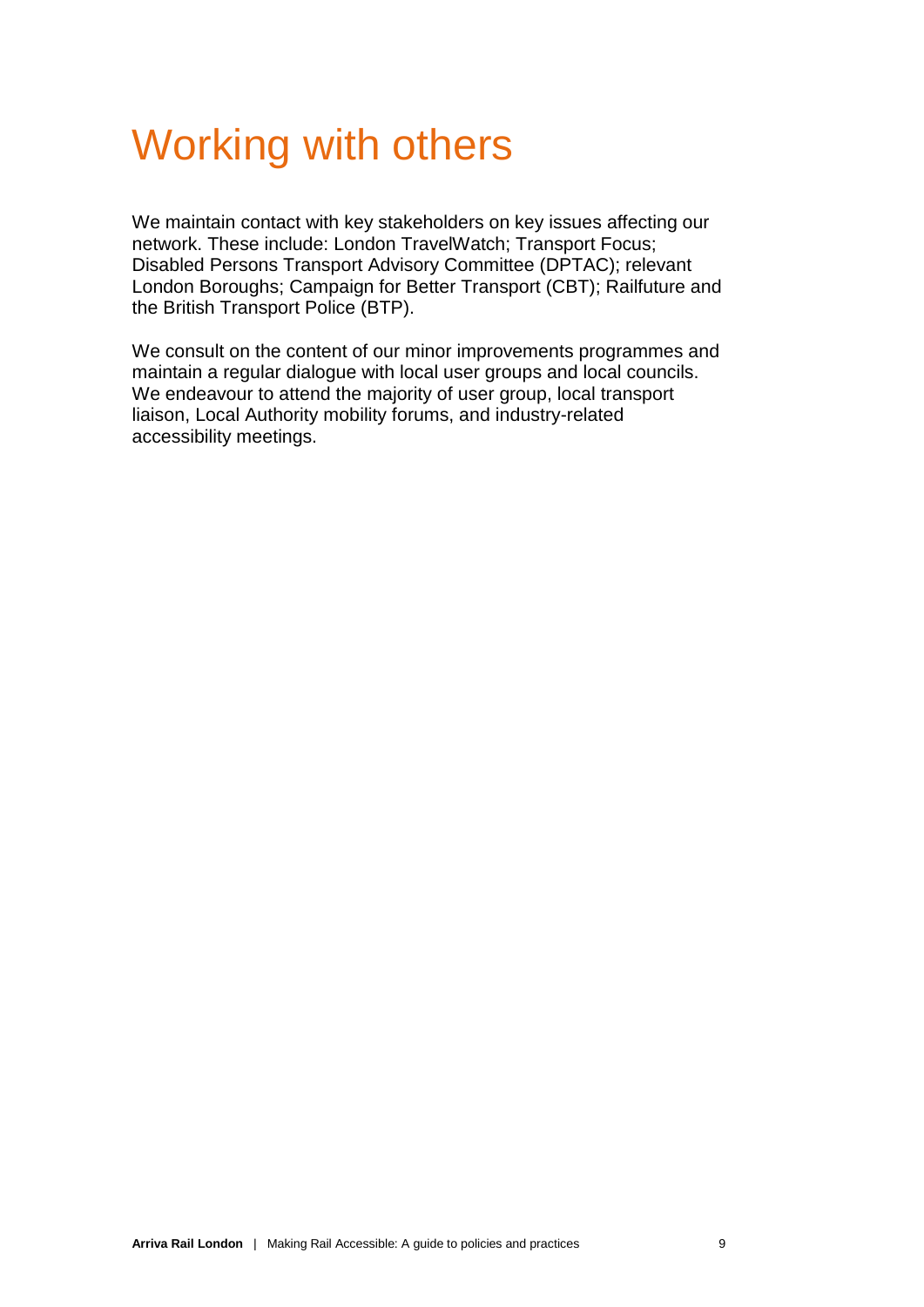# Staff training

All new staff receive disability training as part of their company induction, whilst existing staff receive regular updates. Our training provides delegates with information on our legal obligations to customers and staff and covers:

- Disability and discrimination, including in relation to the Equality Act 2010
- The Social Model of Disability
- Rail Vehicle Accessibility Regulations
- How to provide the most appropriate help for people with different types of disability
- Communication with disabled customers and colleagues

We include in our training a number of simulated and practical activities, including:

- Methods of guiding visually impaired people
- Assisting a wheelchair user on and off the train
- Communicating and assisting customers with learning disabilities
- The use of induction loops

Members of staff in customer facing roles are provided with specific training to assist them when speaking to the public, which focuses in particular on the clarity of speech, intonation, emphasis, timeliness and language. This training is designed to raise awareness of potential communication issues and emphasise how ineffective communication can impact upon disabled customers.

A training programme was delivered to 348 frontline station staff between March and October 2014. The objective of which was to refresh customer service skills including how to provide excellent customer service to disabled customers.

We have recently completed delivery of the World Host customer service training programme to all our customer service employees. This programme has been used to train over a million people worldwide including the thousands of volunteers and staff involved in the London 2012 Olympic and Paralympic Games. The training was designed to help staff take into consideration the differing needs of all our customers, including those requiring assistance to access our service.

The new Concession Agreement also requires that all customer-facing staff attend a further 1-day training course on assisting customers with reduced mobility by March 2019. Additionally, 4 half days of training will be provided each year.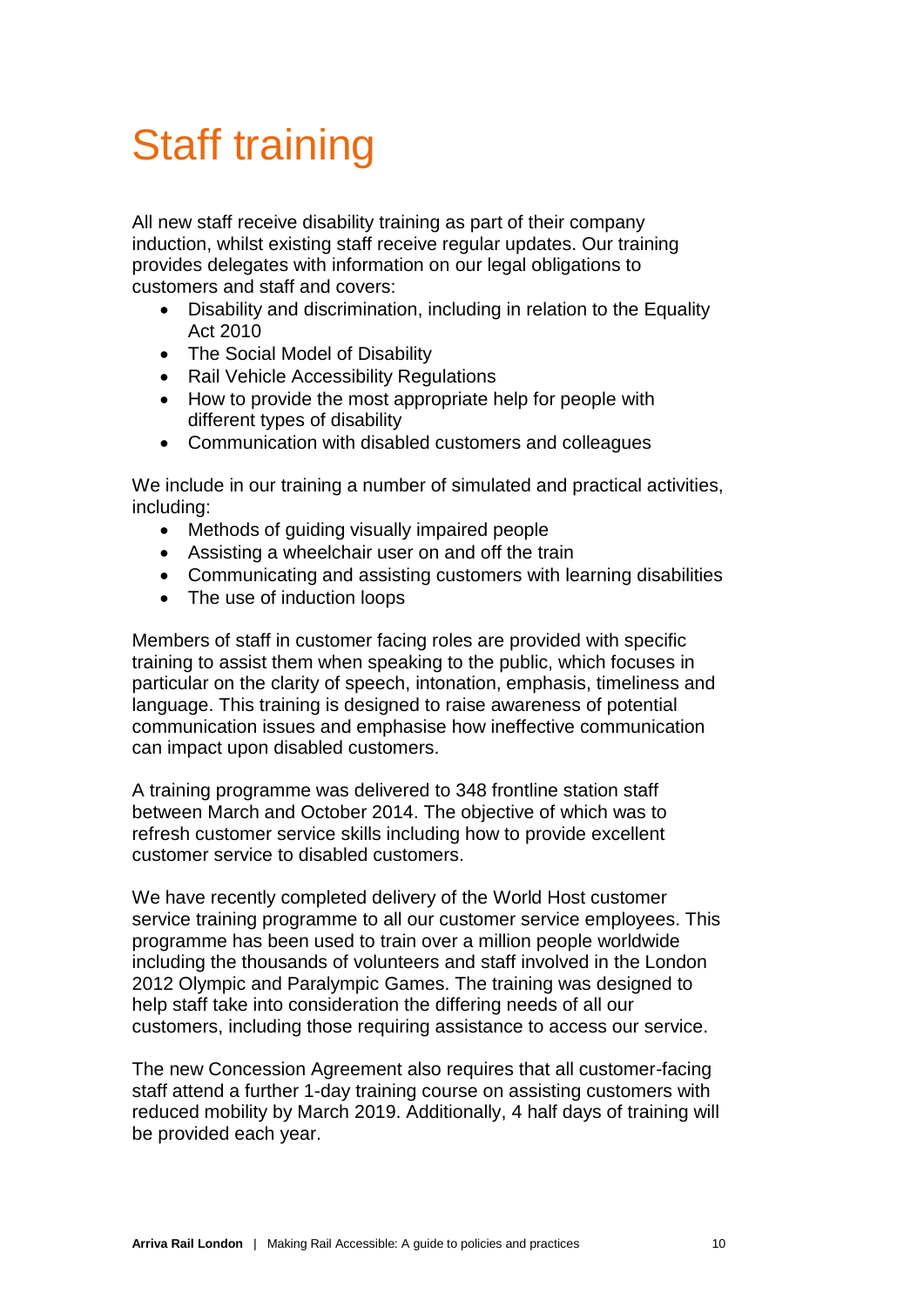#### Emergency procedures

Every station managed by London Overground has a local emergency plan which details the actions that station staff must take in an emergency. It includes detailed evacuation arrangements and takes into account the needs of disabled customers. All station staff are fully trained in their responsibilities for the emergency plan and evacuation exercises are held annually.

Should our emergency procedures have to be applied at a station that does not have step-free access, wheelchair users may have to be taken to a place of safety, such as a safety refuge, until the emergency services arrive with suitable aid and support to evacuate the wheelchair user.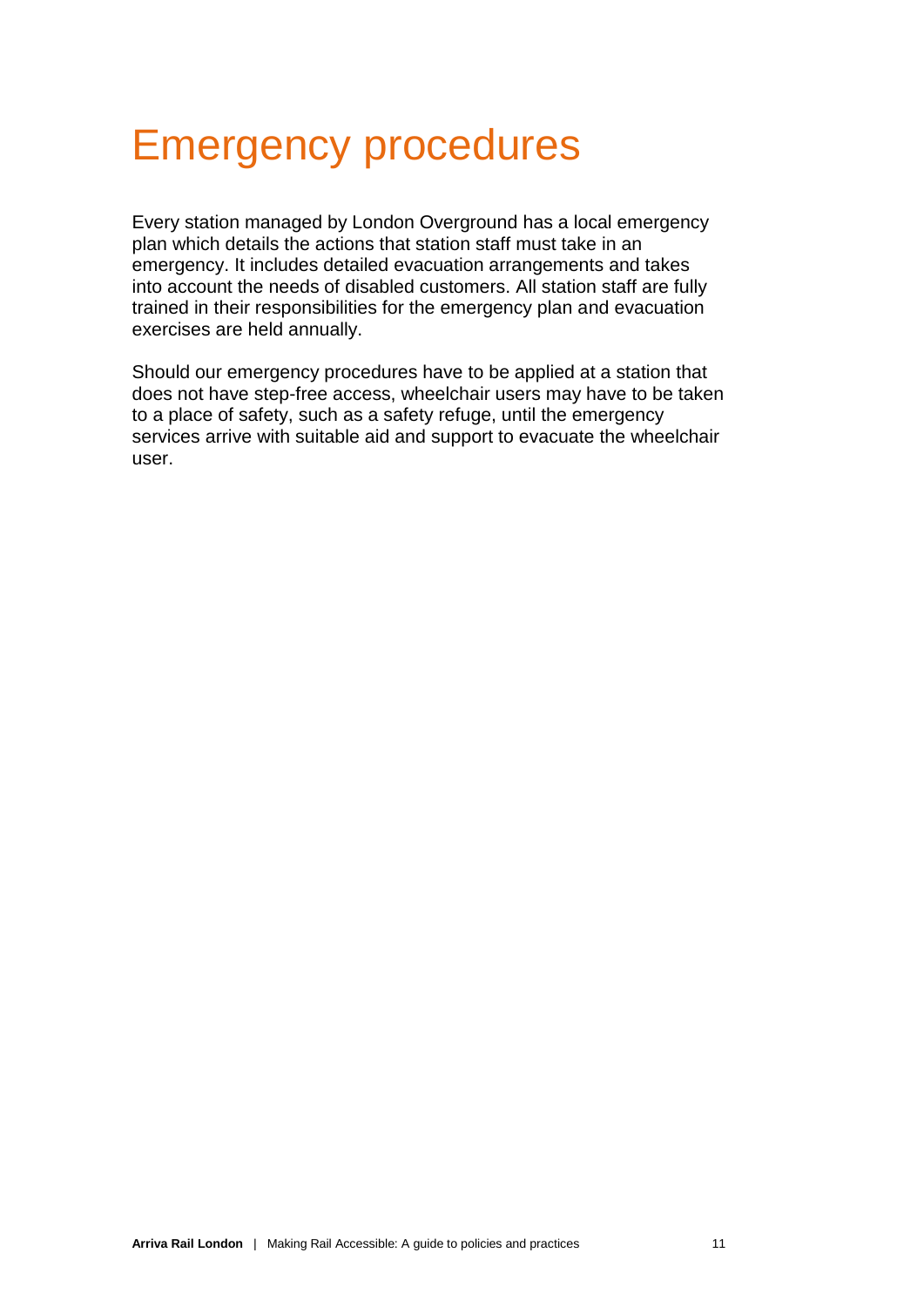# Communications strategy

We follow TfL's design standards to ensure that all our printed information is designed to meet the needs of disabled customers. We support TfL to promote and market London Overground services. This includes:

- Alternative format maps
- Information leaflets in a variety of formats
- Short films online explaining how to use transport in London
- Dedicated pages on the TfL website
- Engagement with local groups representing disabled and older customers

We also work with local authorities to ensure stations are consistently signposted within the local area. Another initiative includes the provision of signage from our stations to nearby bus stops to help customers when rail replacement bus services are running.

Within our existing stations, our station enhancement programme has renewed the majority of station signage in line with TfL branding guidelines. This permanent signage meets the requirements of the DfT's Code of Practice. This enhancement programme has also equipped all our stations with modern customer information, PA and Help Point systems. All audio based systems are equipped with induction loops. A similar programme is being developed in conjunction with TfL and Network Rail to enhance the stations which joined the network during 2015.

For customers who wish to contact our Customer Services Team, a Minicom textphone service is available which supplements the existing email and standard telephone communication channels.

Recorded information given by telephone is clear and provides either an option to be connected to a human operator or quotes a number where a human operator can be contacted

Online information about London Overground's services can be accessed via the TfL website. This website has been carefully designed to meet the needs of all users.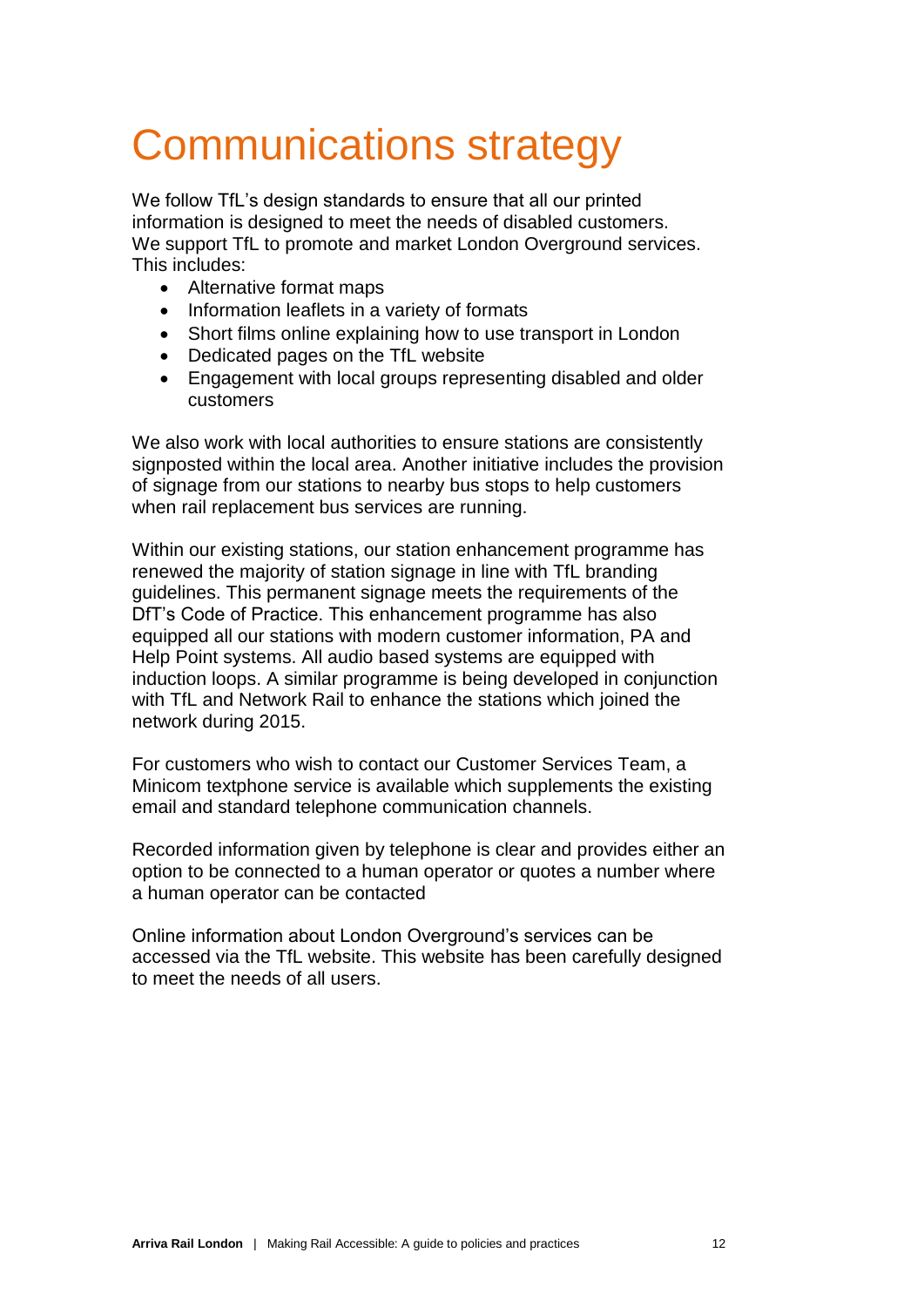# Car parking

TfL manages car parks at Bushey, Crystal Palace, Forest Hill, Hatch End, Norwood Junction and Penge West. The designated disabled parking spaces at these car parks are monitored jointly by our CCTV network (with direct access to our Control Room) and by the car parking contractor, Meteor.

Enforcement of parking scheme is undertaken by the car parking management providers, and it is TfL's policy to prosecute persons who infringe the regulations (ie parking in designated disabled spaces without the appropriate permit) that apply to the car parks.

While we only have a small number of stations with car parks, we view our car parks as part of the entire journey experience. Our Infrastructure & Projects team regularly review the demand for car parking and commit to providing to the DfT the usage figures for Blue Badge spaces where the number of designated disabled parking spaces is less than five per cent of the total number of parking spaces available.